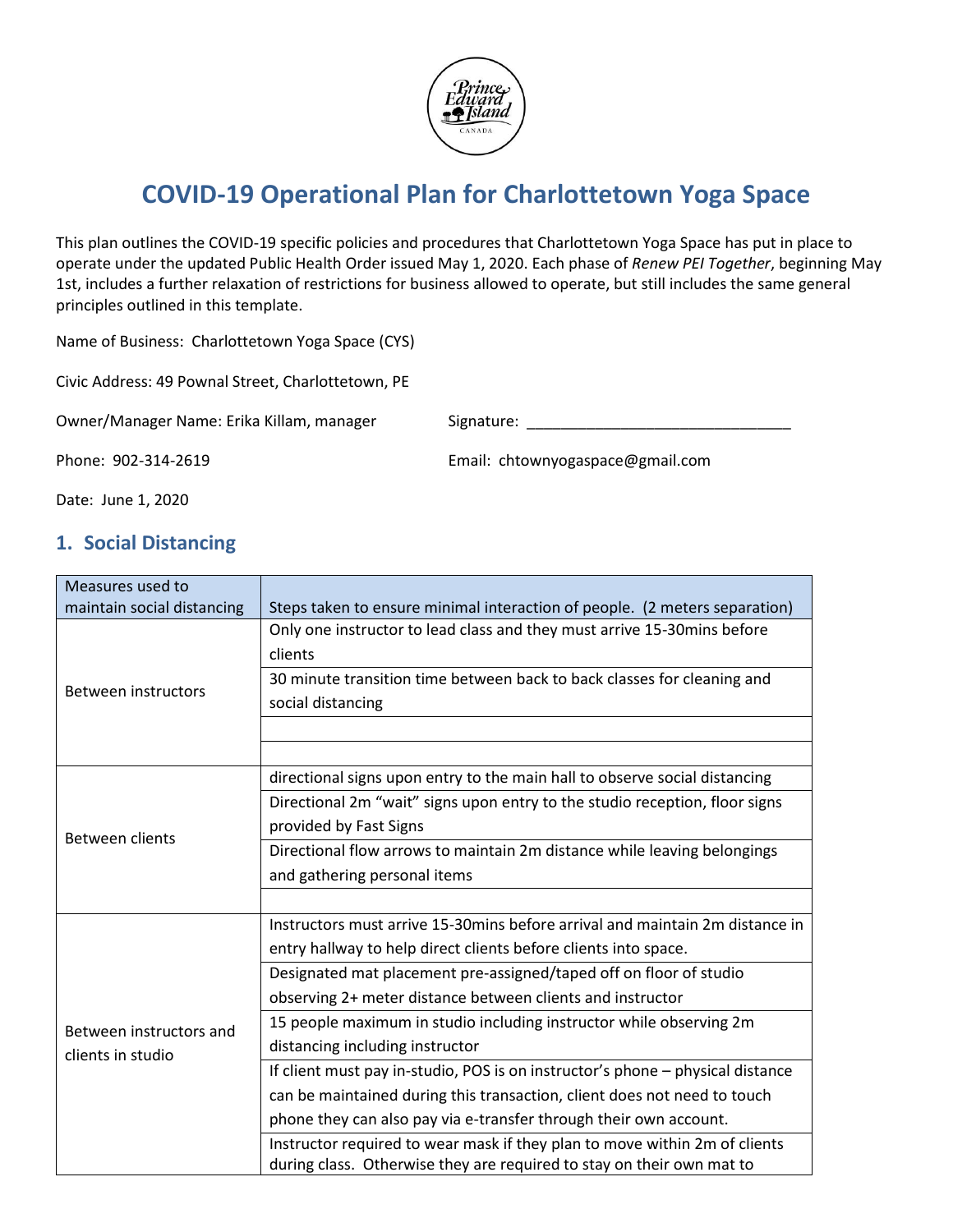| observe proper social distancing. With directional entry and designated mat   |
|-------------------------------------------------------------------------------|
| placements all clients will be able to maintain physical distance. No masks   |
| would be necessary for clients. No hands-on assists will be permitted at this |
| time by instructors.                                                          |

### **2. Policy for Exclusion of Instructors & Clients Requiring Self-Isolation**

With every class reservation (clients are required to reserve their spot online in advance) the client will receive the following email:

*"I declare by reserving this spot that I have not been outside of PEI within the last 14 days and am not required to self-isolate. I am not experiencing any symptoms of Covid-19. To my knowledge, I have not been around others who are required to selfisolate or are exhibiting symptoms. I will cancel my reservation and not attend class in the case of any above. I will arrive at least fifteen minutes before class & observe social distancing directions."*

Instructors required to verbally screen each client the same upon entry. Illness 'Stop Sign' also visible (Fast Signs)

**CONTACT TRACING:** All persons attending class provide email and phone number and are signed in to each class at reservation and confirmed by the instructor upon arrival through the reservation system.

## **3. Illness/Exclusion Policy**

Management will clearly communicate to all instructors and clients the exclusion policy in place for any instructor or client displaying symptoms of COVID-19.

- All instructors must self-monitor for symptoms and cancel, find a substitute, or Zoom from home if they have concerns about possible COVID exposure or possible symptoms.
- All clients must self-monitor for symptoms and must not attend class if they have concerns about possible COVID exposure or possible symptoms. CYS has online class options to minimize unnecessary attendance.
- Symptomatic instructors will be required to self-isolate until tested for COVID-19 and the results are confirmed.
- Instructors and clients asked to call 811 to arrange testing.
- If the test results are negative for COVID-19 but the instructor remains ill and/or symptomatic, they must cancel, find substitute, or Zoom from home.

#### *Symptoms of COVID-19 include:*

- cough (new or exacerbated chronic)
- headache
- fever/chills
- sore throat
- marked fatigue
- sneezing
- congestion
- body aches
- runny nose